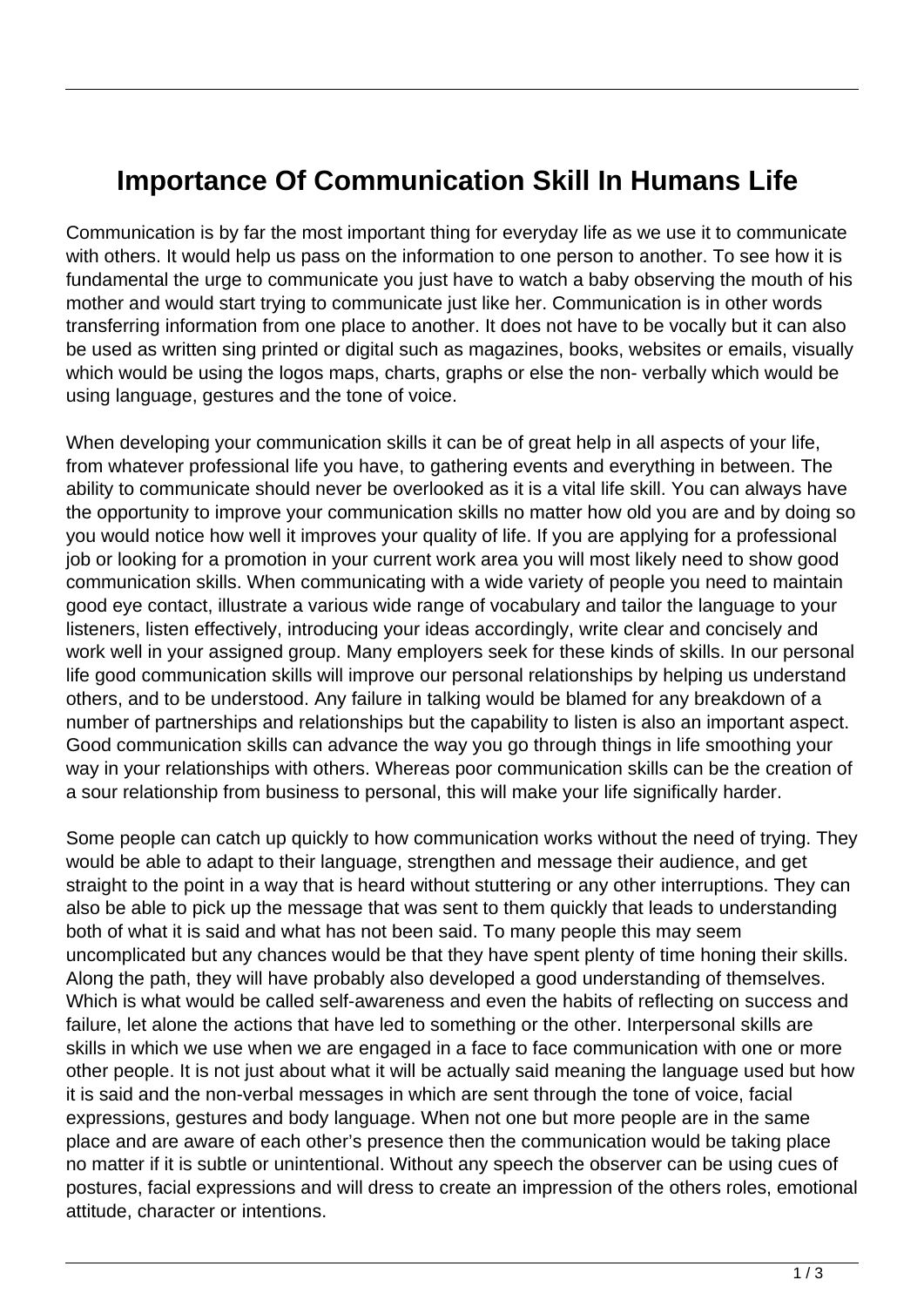Through no communication may be intended people will receive messages through such form of non- verbal behaviors. A lot of research was done to try and break down the interpersonal communication onto a number of elements in order to be easily understood to others these elements include the communicators and that there should be at least two people involved. You would easily think that communication involves a sender and a receiver of a message. Although the problem in this is the way of seeing a relationship is that it presents communication as a one way process where one person sends the message and the others receive it. An example would be when that one person is talking the other one is listening. Indeed the communications are approximately always complex two way processes with the people sending and receiving messages to and from each other at the same time. This meant that communication is an interactive process. When one person is talking the other is listening but while it listens at the same time they are also sending feedback in a form of a smile, head nods etc. Another one of the elements include the message this will not only use the speech or that the information is conveyed but the non-verbal message will be also exchanged like facial expressions, tone of voice gestures and body language. The non-verbal behaviors might convey additional information about the spoken messages. In precise, it can reveal more about the emotional attitudes which may highlight the content of speech. The next example would be noise that has a special meaning in the communication theory which refers to anything that distorts the message so that when it is received it is different from what it is intended by who's talking. Whereas physical noise can interrupt with communication other factors will be considered as noise. Using inappropriate body language, inattention, cultural differences and disinterest will be considered as noise in the interpersonal communication context. Which means that any type of distortions or inconsistencies that has occurred during and attempt to communicate can be seen as the noise.

Interpersonal skills are skills in which we use in our everyday life can be both individually or in groups. This includes a wide range of skills nevertheless noticeable communication skills as listening and effective speaking. They also include the ability to control and manage your emotions. There is no misjudgment in saying that the interpersonal skills are the foundation for future success in life. People who have strong interpersonal skills turn out into being able to work well with other people which includes in teams or groups, formally and informally. Their communication would be effective with others whether it involves their family, friends, work colleagues, clients or customers. Not only that but they will have a better relationship at home and at work. Interpersonal skills can be improved by the development of awareness of how you interact with others and practicing your skills. Interpersonal skills are referred to as social skills, people skills, soft skills or life skills. Therefore this includes communication skills which cover verbal communication, non-verbal communication, listening skills, team-work, emotional intelligence, conflict resolution and mediation, negation, persuasion and influencing skills, problem solving and decision-making.

None of us live in a bubble that's why interpersonal skills matter for all of us. We are interacting with people every day. This will be particularly important as to when you are able to give and receive feedback effectively with your partner which can help to resolve small problems between you before it will become an even bigger issue. There are then those people who spend more time with their colleagues then their partners. When you are at work you would be required to communicate with and interact with a big range of people from suppliers to the clients through your colleagues, their field, the team and the manger. The ability for you to do it effectively can make a difference between a successful working life and one that was pent wondering what they did wrong. The ones like the customer facing roles such as sales and